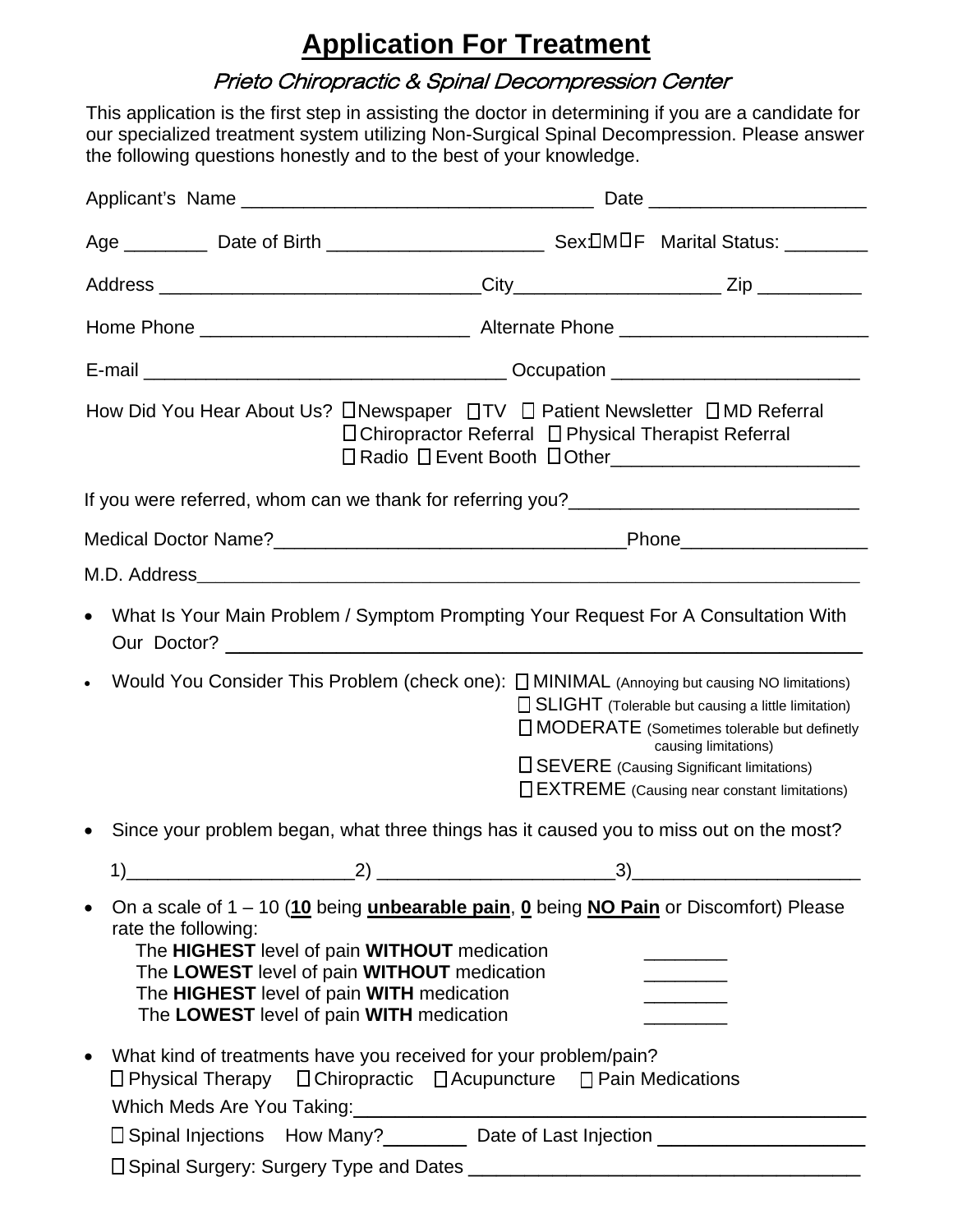• Using the key below mark the drawing in the location(s) you have pain or altered sensation, with the letter that best describes what you are feeling:

| $A =$ Ache<br>$B =$ Burning<br>$D = D$ ull<br>$N =$ Numbness<br>$S = Stiffness$<br>$SH =$ Sharp Pain<br>$ST =$ Stabbing<br>Pain<br>$T =$ Tingling<br>$TH = Throbbing$ | WW                                                                                                                                                                                                                                                                                                            |                                                                                                                         |
|-----------------------------------------------------------------------------------------------------------------------------------------------------------------------|---------------------------------------------------------------------------------------------------------------------------------------------------------------------------------------------------------------------------------------------------------------------------------------------------------------|-------------------------------------------------------------------------------------------------------------------------|
| Height<br>$\bullet$<br>$\bullet$                                                                                                                                      | _________ Weight<br>$\Box$ No<br>Does your pain wake you up at night? $\Box$ Yes<br>What activities/movements guarantee to make your problem worse?<br>During a typical day, when is your pain the worst?<br>What position do you sleep in at night? $\Box$ Flat on Back w/out leg support<br>On Your Stomach | How Often? _______________<br>Side Lying Fetal Position w/out leg support<br>Side Lying Fetal Position with leg support |
| Due To Your Main Problem;                                                                                                                                             | a) Have You Lost Any Time From Work (If Applicable)? $\Box$ Yes $\Box$ No<br>b) Any Specific Chores or Tasks At Home You Are Limited In or Can No Longer Do?                                                                                                                                                  |                                                                                                                         |
| $\bullet$                                                                                                                                                             | Have you ever had a surgical repair of an abdominal aortic aneurysm? $\Box$ Yes $\Box$ No<br>Have you ever fractured your spine or pelvis? $\Box$ Yes $\Box$ No                                                                                                                                               |                                                                                                                         |
|                                                                                                                                                                       | Have you ever been diagnosed with osteoporosis? $\Box$ Yes $\Box$ No<br>If yes, did you receive a bone density test? $\Box$ Yes $\Box$ No<br>If you cannot find a solution to this problem what would concern you the most?                                                                                   |                                                                                                                         |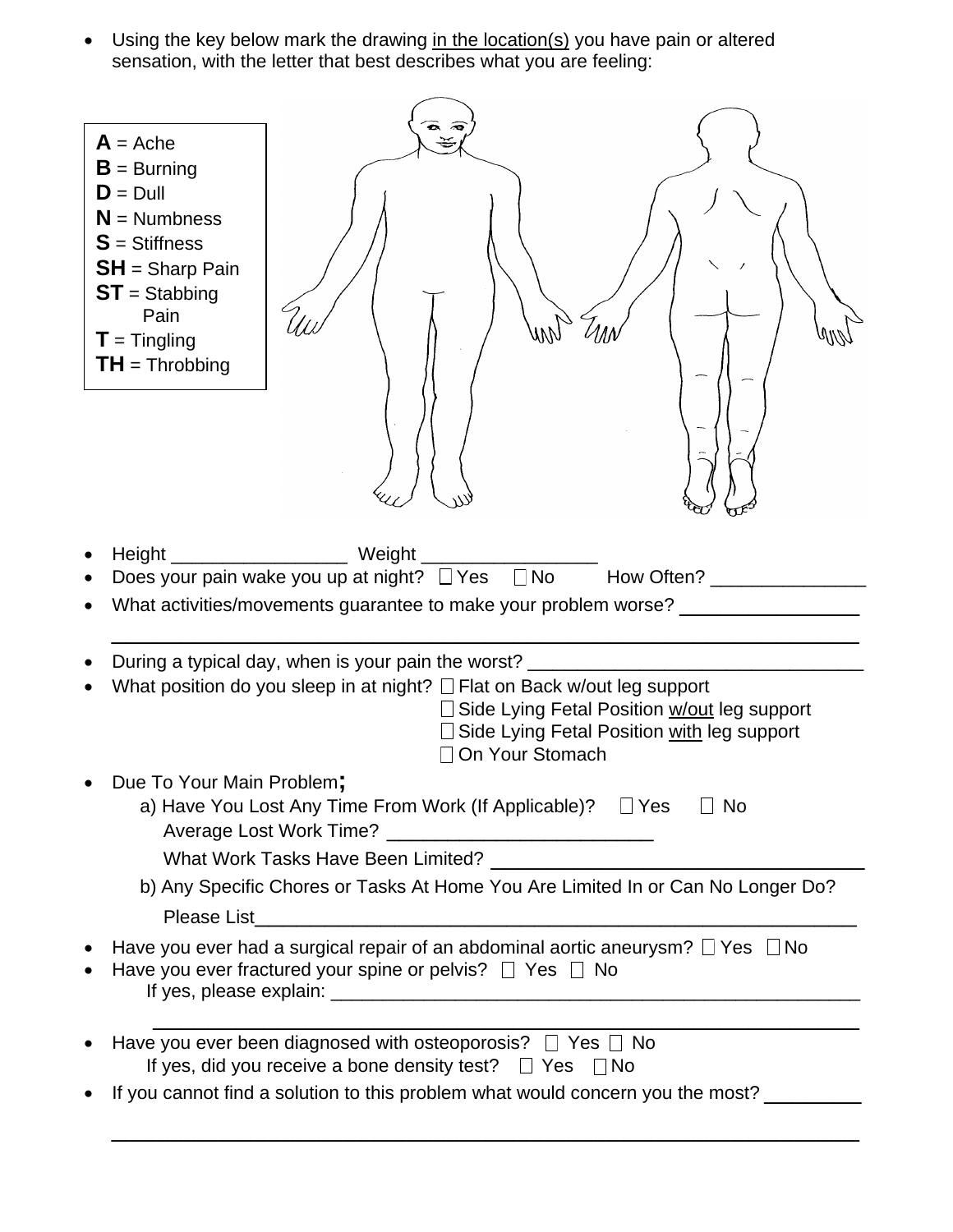The last section of this application is the General Health History Section. Please complete the section below, thoroughly and answer to the best of your knowledge.

#### HEALTH HISTORY

# **Mark "C" if you are CURRENTLY experiencing or "X" if you've experienced any of the following in the last 24 months?**

#### **GENERAL**

| Chills             | <b>Convulsions</b> | <b>Dizziness</b>  | <b>Fainting</b><br>Fatigue      | Headache         |
|--------------------|--------------------|-------------------|---------------------------------|------------------|
| Loss of Sleep      | Allergy            | (to what)         |                                 | ) Loss of weight |
| <b>Nervousness</b> | Wheezing           | <b>Bronchitis</b> | Numbness in BOTH hands and feet |                  |

#### **CARDIOVASCULAR**

| High Blood Pressure |               | Low Blood Pressure            | Pain Over Heart | Poor Circulation |  |
|---------------------|---------------|-------------------------------|-----------------|------------------|--|
| Rapid Heartbeat     |               | <b>Previous Heart Problem</b> | (Describe)      |                  |  |
| Slow Heartbeat      | <b>Stroke</b> | ГIА                           | Swollen Ankles  | Varicose Veins   |  |
| Aortic Aneurysm     | Bruise Easily |                               |                 |                  |  |

#### **DISEASES/CONDITIONS**

| Appendicitis _______ Anemia _______ Arthritis ______ Alcoholism ______ Abdominal Surgery ______   |  |  |  |
|---------------------------------------------------------------------------------------------------|--|--|--|
| Bleeding Disorder _______ Blood Clot(s) _______ Breathing Difficulty ______ Cancer ______         |  |  |  |
| Cholesterol High ______ Colon Problem ______ Diabetes ______ Depression ______ Epilepsy _____     |  |  |  |
| Eczema _______ Eating Disorder _______ Glaucoma _______ HIV + ______ Heart Disease ______         |  |  |  |
| Hernia ________ Headaches ________ Influenza _______ Kidney Disease _______ Liver Disease _______ |  |  |  |
| Low Back Pain ______ Mental Illness ______ Measles ______ Mumps ______ Pleurisy ______            |  |  |  |
| Pneumonia ______ Polio _______ Prostate Problems _______ HyperThyroid _______ HypoThyroid ______  |  |  |  |
| Rectal Surgery ______ Surgical Repair of Adominal Aortic Aneurysm ______ High BP _____ Stroke____ |  |  |  |

#### **EARS/EYES/NOSE/THROAT**

| Asthma                 | Crossed Eyes | Double Vision |                | <b>Blurred Vision</b> |              |  |
|------------------------|--------------|---------------|----------------|-----------------------|--------------|--|
| Difficulty Swallowing  |              | Deafness      | Hearing Loss   |                       | Ear Pain     |  |
| <b>Thyroid Problem</b> | Nose Bleeds  |               | Sinus Problems |                       | Sore Throats |  |

#### **GASTRO-INTESTINAL**

| Gas                | Colon Trouble |               | Constipation   | Diarrhea     |                 | <b>Gallbladder Trouble</b> |  |
|--------------------|---------------|---------------|----------------|--------------|-----------------|----------------------------|--|
| <b>Hemorrhoids</b> |               | Liver Trouble | Nausea         | Stomach Ache |                 | Poor Appetite              |  |
| Poor Digestion     |               | Vomiting      | Vomiting Blood |              | Rectal Bleeding | Bloating                   |  |

#### **GENITO-URINARY**

| Blood in Urine   | <b>Frequent Urination</b> | Inability to Control Urine |                   |
|------------------|---------------------------|----------------------------|-------------------|
| Kidney Infection | Painful Urination         | <b>Prostate Trouble</b>    | Painful Urination |

#### **FOR MEN ONLY**

Lump in Testicles \_\_\_\_\_\_ Penis Discharge \_\_\_\_\_

#### **FOR WOMEN ONLY**

| <b>Menstrual Cramps</b> | <b>Excessive Mentrual Flow</b> | <b>Hot Flashes</b> | Irregular Cycle  |  |
|-------------------------|--------------------------------|--------------------|------------------|--|
| Painful Periods         | <b>Birth Control Pills</b>     | Abnormal Pap Smear | Pregnant? YES NO |  |

### **MUSCLE/JOINT/BONE**

| Backache          | Foot Trouble               | Pain Between Shoulders |                | Painful Tailbone |
|-------------------|----------------------------|------------------------|----------------|------------------|
| <b>Stiff Neck</b> | Scoliosis/Spinal Curvature |                        | Swollen Joints |                  |